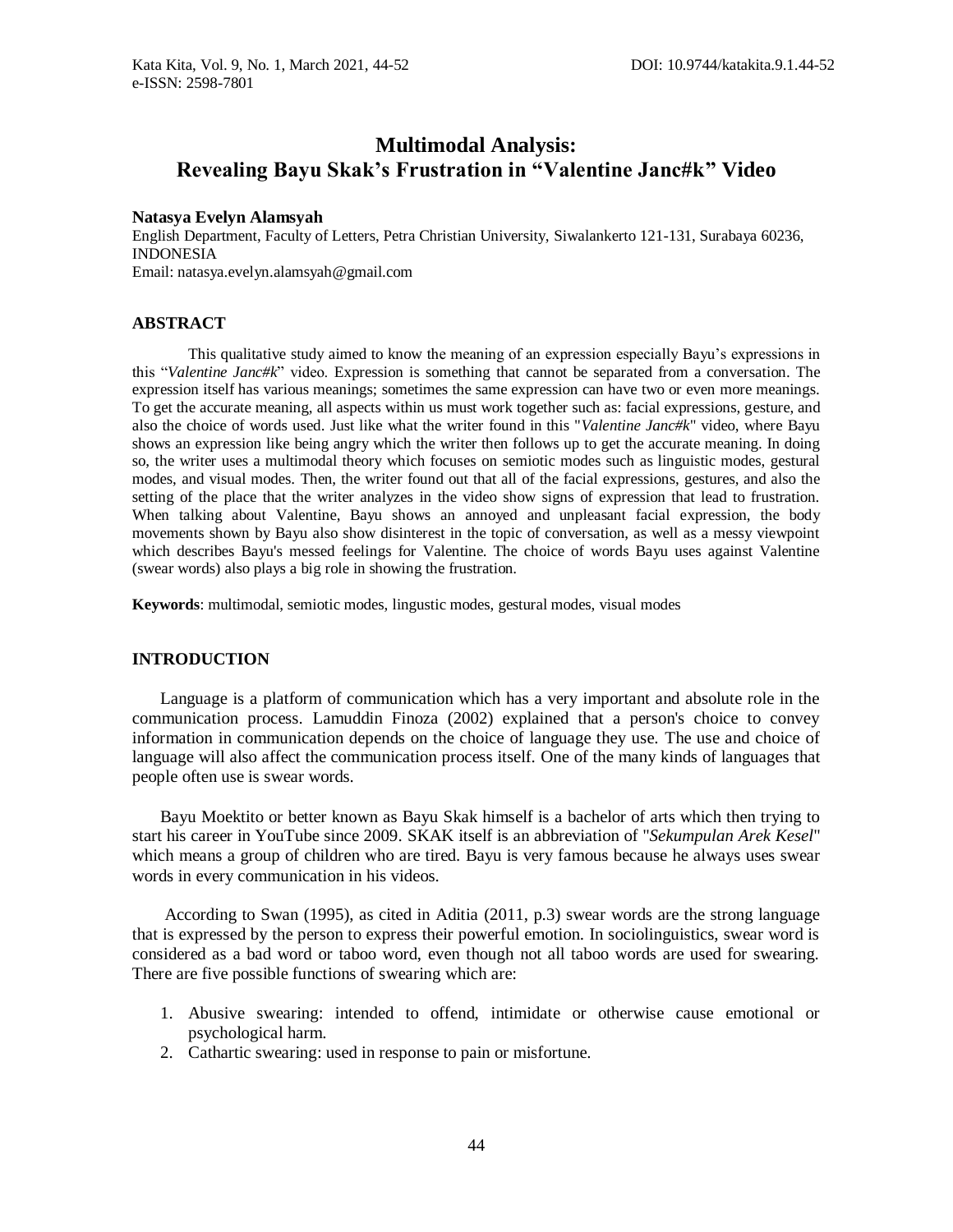- 3. Dysphemistic swearing: used to convey that the speaker thinks negatively of the subject matter and to make the listener do the same.
- 4. Emphatic swearing: intended to draw additional attention to what is considered to be worth paying attention to.
- 5. Idiomatic swearing: this is used for no other particular purpose, but as a sign that the conversation and relationship between speaker and listener is informal.

Other factors that can affect communication are facial expressions. Facial expressions are part of the way humans communicate. Sometimes, people are unconscious of the facial expressions they used when conveying something to our interlocutors, but this is one way of expressing the meaning in the communication process. Humans can also make unexpected expressions. For example, today is a happy day but for some people it could be that the facial expressions that are issued actually show the opposite expression for some reason. The facial expression itself can also be influenced by the person's mood and background. Therefore, the writer chooses to focus on the frustration portrayed in the video entitled "Valentine Janc#k". To do this research, the writer uses a multimodal approach proposed by Brian Paltridge (2012).

Multimodal discourse analysis, thus, aims to describe the socially situated semiotic resources that we draw on for communication. Halliday (2009a) describes three types of social meanings, or functions that are drawn on simultaneously in the use of language. This theory will be applied to find out the frustration portrayed in the video.

Focusing in the semiotic modes such as linguistic modes, gestural modes, and visual modes will help the writer get into a deeper analysis in analyzing the frustration expressions portrayed in this video by Bayu Skak.

#### **METHODS**

This study was a qualitative study, and semiotic modes were used to analyze the data. The data for this research is the linguistic, gestural, and visual modes presented in the ten scenes of video that has been chosen by the writer. The writer chooses these ten scenes based on the following criteria: shows the presence of words that lead to frustration such as swear words, words of regret, and words of complaint. In addition, the ten selected scenes must also meet the criteria where Bayu is showing gestures and facial expressions that can be identified as the face of a frustrated person. Afterwards, the linguistic modes data was acquired through transcribing the dialogue in the video, the gestural modes data was acquired through taking screenshots of the facial expressions and body movements contained in the video. Also, the visual modes data was acquired through taking screenshots of the colors and viewpoint of the video. Bayu Skak or Bayu Moektito is the subject of this study.

To analyze all the data the writer compiled it in the two forms of table. The first is used for analyzing the linguistic modes in the video which contains number, the time frames of the video, utterance, and note for the description of each utterance which named as table of linguistic modes. Second, the table will contain numbers, figures, and notes to describe the figures besides. This table will be used for table of gestural modes and table of visual modes, both having the same form. After the writer finished compiling the data in the table, the writer proceeded to analyze the scenes which are divided into three major points which can be found in the beginning, middle, and end of the video.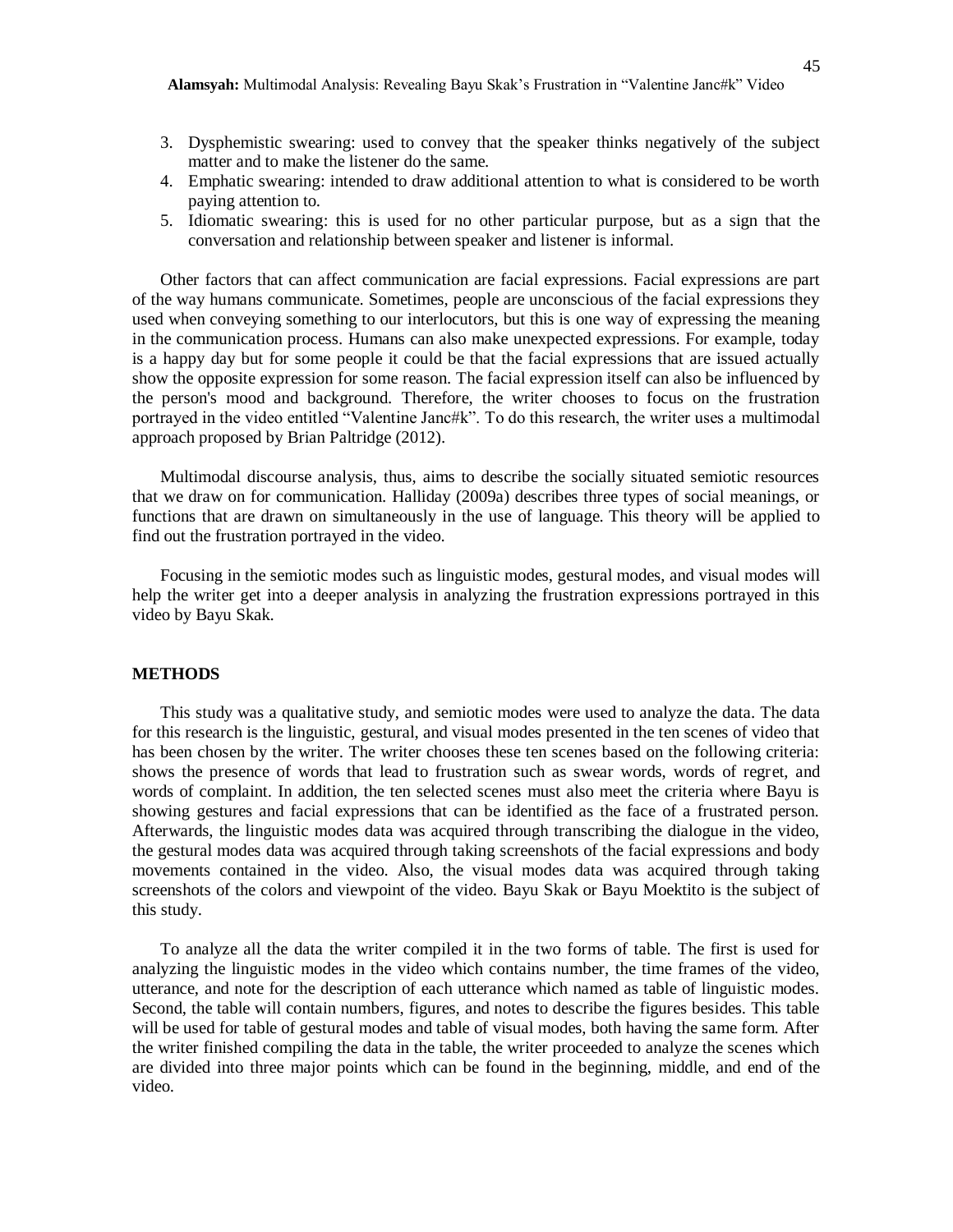#### **FINDINGS AND DISCUSSION**

In the writer's study towards the issue of frustration portrayed by Bayu Skak in the video, the writer found some interesting findings that would be discussed in the following section. In discussing the findings, the writer would discuss each scene in total ten scenes chosen using semiotic modes in lingusitic, gestural, and visual.

The writer begin the analysis by finding out how linguistic modes, gestural modes, and visual modes are able to portray the issue of frustration in the ten scenes of the video which can be found in the beginning, middle, and also end of the video.

First, the writer analyzes the utterances spoke by Bayu in the first scene.

"*Saiki wes Valentine maneh yo, Jancok."* [It is time for Valentine again]

"*Maneh yo*" has the meaning where a state is being repeated or better known as "again" in English. So, it describes that he was in the same position he had before. Added with saying "*Jancok*" after that which creates the sense of annoyance. "*Jancok*" itself is a swear word which is used by many Indonesians as an expression of annoyance, frustration and even a joke towards something or someone. It has no specific meaning and also has many functions in a conversation (Pinker, 2007). Moreover, in this figure, the gaze that Bayu gives really exemplifies a look that is already "tired" of something. He put his eyes on the side of the camera then saw the camera which is equipped with glazed eyes and eyes half closed and also gave a sigh. Last, the viewpoint and also background which showing the messy bedroom is describing Bayu's feeling towards Valentine. All of these ascpetcs are working together to reinforce the sense of frustration potrayed by Bayu in the video.

Second, the utterances stated in the second scene is:

"*Gak valentine - valentine an. Gak tek - tek an.*" [No Valentine's day. Not like that anymore]

In this figure, Bayu Skak uses a high tone to declare there is no Valentine's Day for him by saying "*Gak valentine - valentine an. Gak tek - tek an*". *Tek - tek an* is a slang javanese word used by Bayu Skak with the meaning of "don't be silly". This word is usually used more by people in East Java rather than any other regions. In this context, it supports the creation of frustration in the video because *"tek - tek"* is used to show Bayu's condition that already frustrated with Valentine's Day so he doesn't want it anymore. The gesture showed by Bayu also showing the look of uncomfortableness by showing the undirected hand movements and the squeezed face, raising eyebrows, and squinting eyes in the figure also means something. Based on the scienceofpeople.com, people who often squint it means that they do not like you or something you are saying. It can indicate suspicion (the same principle as eye-blocking, above; blocking out what they do not like). This statement strongly supports the writer's analysis on this figure in showing the feeling of uncomfortableness that leads into frustration toward Valentine Day.

The third scene is having the utterances as follows:

"*Haduhh.."* [Ouch]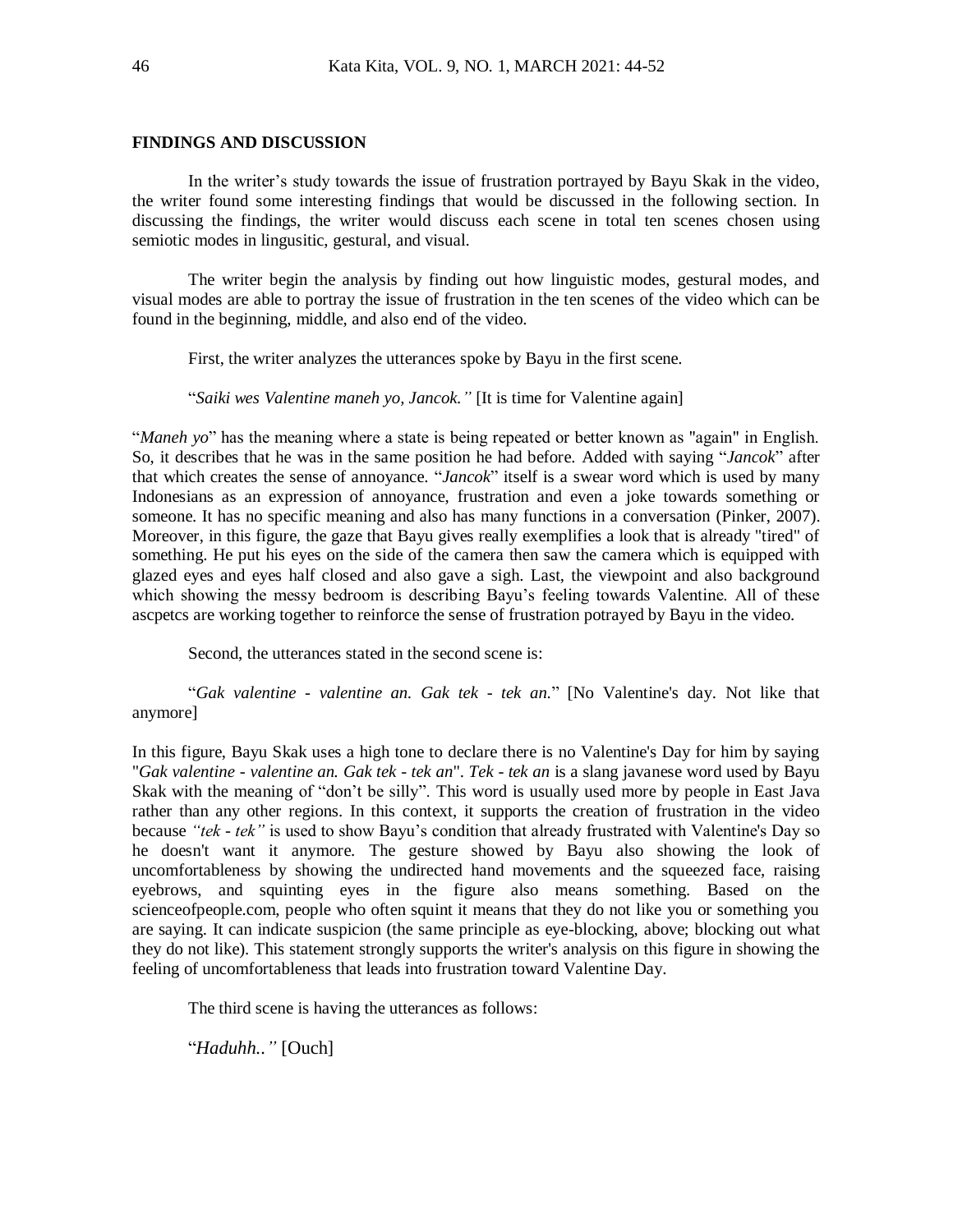In this video the word "*haduh*" itself is used to express the feeling of Bayu's tiredness towards Valentine. In this utterance number three, the word "*haduh''* is only pronounced alone without the help of other sentences. However, the meaning to be conveyed by Bayu by saying the word "*haduh*" is already very well represented. Bayu tries to express his feelings for Valentine with the word "*haduh*" which has the interpretation that he is totally tired of Valentine. That sense of tired is strongly supported by his facial expression that looks sluggish by turning his eyes from the camera towards the other direction. This gaze also means that in fact he doesn't want to see it anymore, so he tries to shift his gaze elsewhere.

Fourth, the utterances found in this scene is stated as below:

"*Dan ket biyen sampe saiki aku mung iso ngomong jancok. Valentine Jancok. Taek. Asu. Jaran. Pedhet. Wedhus.*" [From the past until now I can only say *jancok*. Valentine *jancok*. Shit. Dog. Horse. Calf. Goat.]

Bayu here chooses to use swear words with animal terms because he wants to swear for his own condition which is less pleasant for him because he has to keep dealing with Valentine's Day. The use of swear words which is repeated in sequence because He feels that it is not enough to show his frustration only once. That repetition shows a strong portrayal of frustration in the video. Moreover, the squeezing face and hands on hips in this scene is showing Bayu's frustrated expression towards Valentine. Bayu shows the brow bulge's expression which then the writer interprets as one mixture of annoyance and anger expression which also represents Bayu's mixed feelings when talking about Valentine. Feelings of annoyance, anger, disgust all mingled into one. Also, the nasolabial furrow which usually includes in the happy, sad, angry, and disgusted facial expressions. Here, the nasolabial furrow is followed by the wry smile which gives the impression that Bayu is being forced. In this context, Bayu is forced to talk about Valentine. This is very different from Bayu's willingness to not want Valentine, but he still has to talk about it in this video and make him feel frustrated.

Fifth, this scene is having utterance like this:

"*Gawe metil ndasmu.*" [To hammer your head]

Bayu is holding a hammer that He wants to use to hammer the head of the women in the video. Actions like this are usually done because someone already feels irritably about the thing they are facing, then he feels insecure and wants to take physical action. As we know that the main function of a hammer is to provide an impact to objects. In this context, Bayu wants to give a collision or blow to the woman's head because her question has upset Bayu. When people feel frustrated and annoyed, they usually tend to take action or be physically abusive that can lead to personal satisfaction. Also, words like this tend to be uttered by people who have lost their temper and are very frustrated. Bayu also shows many body movements. From the way he holds the hammer and also swings his hand illustrates that it is as if he will hammer the person or object in front of him. Things like this can be interpreted as being angry or upset.

Sixth, this scene is having utterances as follow:

"*Jadi yaopo rek, opo sing mok gawe hadiah nang pacarmu pas dino Valentine ngene iki?*" [What gifts will you give to your loved ones on Valentine's Day like this?]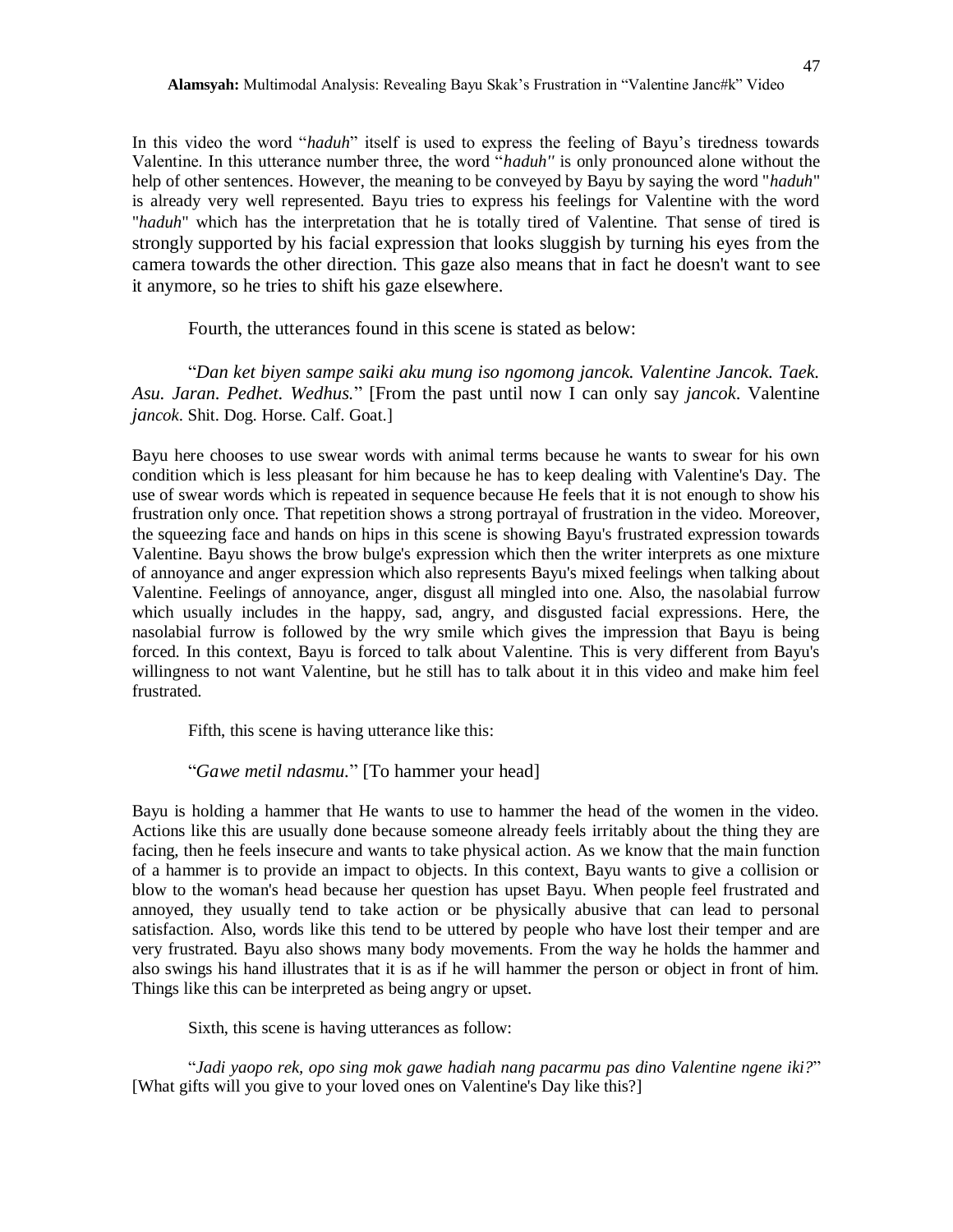This whole sentence creates a sense that He is desperate and no longer gives a strong opinion but asks back to the audience for their opinions. One of the characteristics of a person who is already frustrated according to the world of psychology is having a negative emotional state. Similar to this context, here Bayu is trying to ask the audience with a negative purpose which he will use to "persuade" the audience to agree with Bayu's later opinion. This utterances is supported by Bayu's expression in this figure which shows the droopy eyes and gives a thumbs up at the audience as if giving a signal that is awesome. The words he just said to the audiences are the words that everyone who is still confused about Valentine should hear. Therefore, this gesture really supports the impression of frustration in the video.

Seventh, the utterances stated in the second scene is:

"*Jancok. Wes pokok e gak Valentine - Valentine an, ga tek - tek an. Wes pokok e gak!*" [*Jancok*. No Valentine's day, not like that anymore. Definitely not!"]

The repetition of this sentence occurred due to the frustration in Bayu who kept rejecting Valentine's Day, which made him keep saying the same thing. Certainly, this is also done by Bayu to emphasize to the audience that He does not need Valentine and so are you. The use of the swear word "*jancok*" in this sentence also reinforces Bayu's frustration from the beginning of the video until this minute. The undirected movements such as jumping and also swinging hands without direction can mean that the person is feeling stressed out or burned out about something that he cannot express properly through words then produces body movements for the respond. Bayu is swinging his hands aimlessly and buttoning his eyes and bending his face to create an expression of annoyance and frustration that is very strong for all to see. Both the utterances and gesture are working together to show the look of frustration.

Eighth, this scene is having utterances as follows:

"*Iyo kurang lebih yo koyok ngono kuwi. Soale opo'o siji aku gak gablek duwit, loro aku pas gak gablek duwit, telu aku gak duwe duwit titik cok.*" [Yes, more or less like that. Because one I don't have money, two by chance I still don't have money, three I don't have money stop *cok*]

The word "*cok"* in the uttance is the short for swear word "*jancok*". In this scene, Bayu seems to explain the reason why he didn't want to give gifts to his girlfriend on the grounds because he didn't have money. By using the explanation that was repeated three times in his speech he actually wanted to convey that he was already frustrated and bored with this topic so that it made Bayu emphasize his point of conversation three times in a row. Not to directly explain that he has no money. At the end of the sentence Bayu also said "*stop*" where he tried to emphasize that he had been frustrated with this discussion because he was really at the peak of his emotion. Furthermore, the use of the swear word "*cok*" at the end of the sentence used by Bayu to end the sentence and leave the impression that he is angry and doesn't want to talk about it anymore. In addition, the choice of the word "*gablek*" compared to the word "*duwe*'' in this context really supports the portrayal of frustration. "*Gablek*'' is a word that is harsher and seems impolite rather than the word "duwe" to say the sense of belonging. This was chosen by Bayu to create a strong image of frustration. The gestures showe by Bayu such as a sluggish facial expression and his eyes are very down and the body is bent is showing that he is not enthusiastic.

Next, the utterances found in this scene is: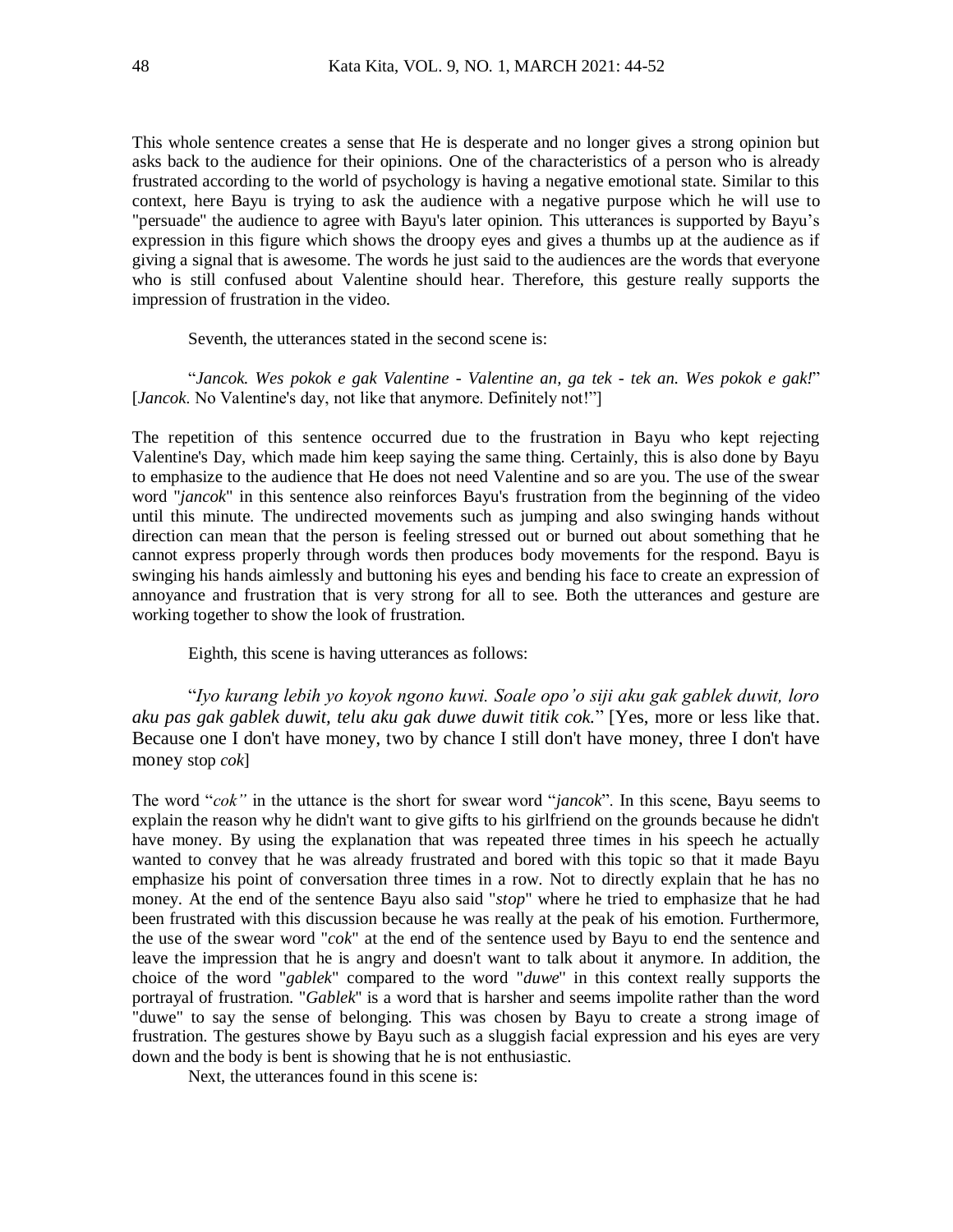#### "*Think about it, man. Ga tek - tek an.*" [Think about it, man. Not like that anymore.]

Bayu no longer expresses his opinion or feelings towards Valentine in this sentence. He just invited all the audience to think back on Valentine's Day whether it was useful or not. However, behind this the actual meaning being conveyed by Bayu is "think carefully and don't let you be disappointed with your decision" which invites you to reject Valentine. Then proceed by saying "*gak tek - tek an*" [not like that anymore] so this time Bayu has really finished releasing all his feelings and opinions towards Valentine and asked to let go of it. From this, we can see that Bayu is spreading his negative feelings again to others and trying to get others to have the same thoughts. This, of course, is a trait or indication of someone who is already frustrated.

Last, the last scene is showing utterances like this:

## "*Awas kon yo! Antemi rai mu*." [Watch out! I will hit your face]

In this context there is a man who acts as a viewer of Bayu and he said that the reason Bayu made a video like this was because he was single and felt annoyed when he had to meet Valentine's Day every once a year. However, Bayu avoided this opinion by saying "*Awas kon yo! Antemi rai mu*". Here, it can be seen that Bayu rejects other people's opinions or views on the video (opinion) he made on Valentine. This sense of rejection shows that Bayu feels that he is the right one so that no one else can break his opinion. Things like this are certainly a characteristic where people feel so frustrated that they no longer want to hear other people's opinions of them. Moreover, Bayu said "*antemi rai mu*" which is a physical act that Bayu is trying to do to someone else. Bayu chooses to commit acts of physical violence by saying that He will hit the audience's face to portray the frustration. The look of minimize of YouTube video screen layout with Bayu pointing at the camera is shown with the same background and clothes, but this time there is a slightly different point of view. In this figure, we can see that Bayu is being viewed from the viewer's point of view by showing the YouTube video layout. The hand movement shown by Bayu in this scene from below that do not enter the screen towards the front of the screen and pointing at the camera, giving an idea that Bayu, who initially didn't really pay attention or just relax to what was in front of him, then began to really pay attention to what was in front of him by giving a point to the screen to show that he is talking to each one of the audiences who is looking at the screen. He also showing a frustrated expression because Bayu was really annoyed about this.

Overall, based on the findings above it shows that all the linguistic modes used by Bayu in the scenes above lead into an expression which we know as frustration. This can be seen again from Bayu's chosen words such as the use of swear words. The average swears words used by Bayu in the video are a Dysphemistic swearing where Bayu tries to convey his negative thoughts about Valentine to those who hear him. These negative thoughts and opinions then greatly help the process of creating frustrated images on the video through swear words. The swear words also used to express his annoyance and anger, invitations or negative thought patterns that invite the audience to reject Valentine, up to words that describe Bayu's intention to commit physical violence. These three things are a characteristic of a frustrated person.

The gestural shown by Bayu in the video such as facial expressions, body movements, and eye gaze in this video lead to one thing called frustration. The use of body repetition in this video is also very dominating to show stability. Also, based on the analysis above proves that Bayu on average shows an expression of anger or annoyance when discussing Valentine's Day. That is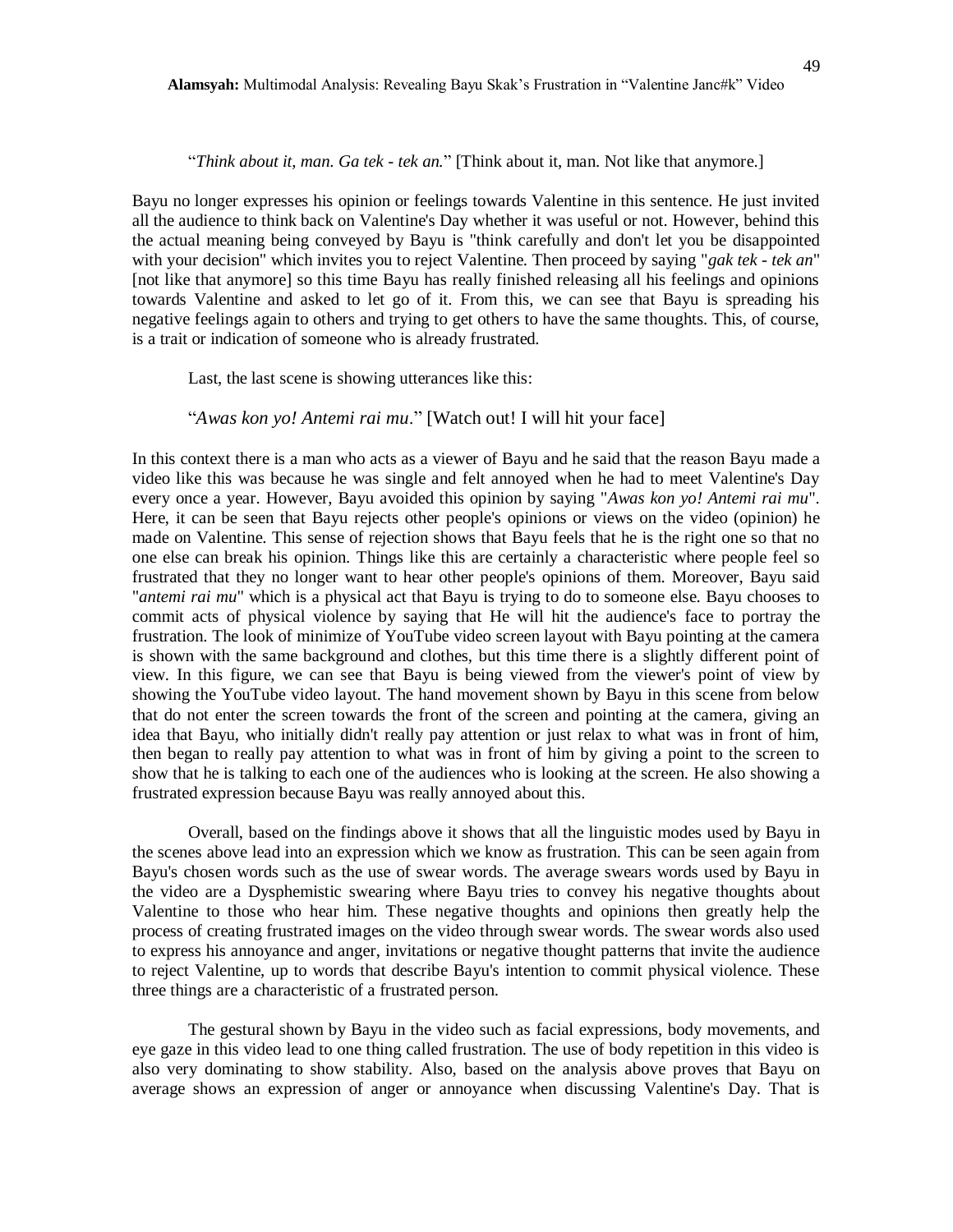because for him Valentine's Day is a boring day where he has to do romantic things to his partner which he considers in vain. The emotions that fluctuate in the depiction of facial expressions in this video also greatly complement the meaning that a frustrated person will have a body condition or expression that is not constant (can change at any time).

In terms of visual modes, the background from the beginning to the end of the video has the same setting and does not change which really represents that Bayu is truly loyal toward his views on Valentine. Apart from that, some of the moving points shown by Bayu in the two scenes above also greatly strengthen the picture of the frustrating issues that Bayu brings up in the video. The small details of the messy background and the small movements that support the frustration are clearly visible in every scene of the video. Therefore, from this visual mode it is proven to show a frustrated expression to Bayu.

#### **CONCLUSION**

This research employed qualitative study to analyze the meaning interpretation in the video shown by Bayu. As said by Kress and van Leeuwen (1996), that every element or resource has a meaning potential; the full meaning can be analyzed if they are combined. This statement supports the writer's findings in revealing the frustration portrayed by Bayu in the video.

From the analysis of this video, the writer finds that this video focuses on delivering a message to its viewers instead of entertaining the audience. Bayu intends to give a message to the viewers that Valentine is not something important and even frustrating. The writer also noticed that other than conveying the message of "frustration", the video also contained many swear words used by Bayu to approach the audience for agreeing with Bayu's opinion. The audience may only enjoy this video as an entertainment when browsing YouTube, but actually Bayu Skak is trying to get the audience to agree with his mindset. However, by looking at the semiotic modes, the hidden message and purpose of the video can be revealed. Every gesture, facial expression, as well as what Bayu Skak says in this video leads to an expression that we know as "frustration". Bayu feels frustrated when he has to meet Valentine's Day again because for him it is useless. By showing his frustration, Bayu is showing his feelings for Valentine and shows the audience that Valentine makes him stressed out.

It is very interesting when all the modes in the video can collaborate together to create a meaning. This study has opened my eyes to the importances of each mode in discourse analysis. Every single mode is important and needed, although there are some hierarchies in the video to make the scenes complete and make the meaning - making process become successful. In this video, the linguistic, gestural, and visual modes are more dominant. The linguistic contains the utterances spoken by Bayu which show how frustrated he was. The gesture that completes the linguistic by showing the body movement and facial expressions, to support the creation meaning of frustration. Also the visual modes that show the color grading and viewpoint of the video completes the frustrating discovery process.

At first, the writer thought that Bayu was angry with Valentine due to the use of the selected swear words and expressions and body movements that looked like angry people. However, after undergoing this research the writer came to know that the expression of a person who is seen may not necessarily be what we thought. Just like Bayu in this video, even though he looks angry, the real meaning he wants to convey through the expressions and words he uses is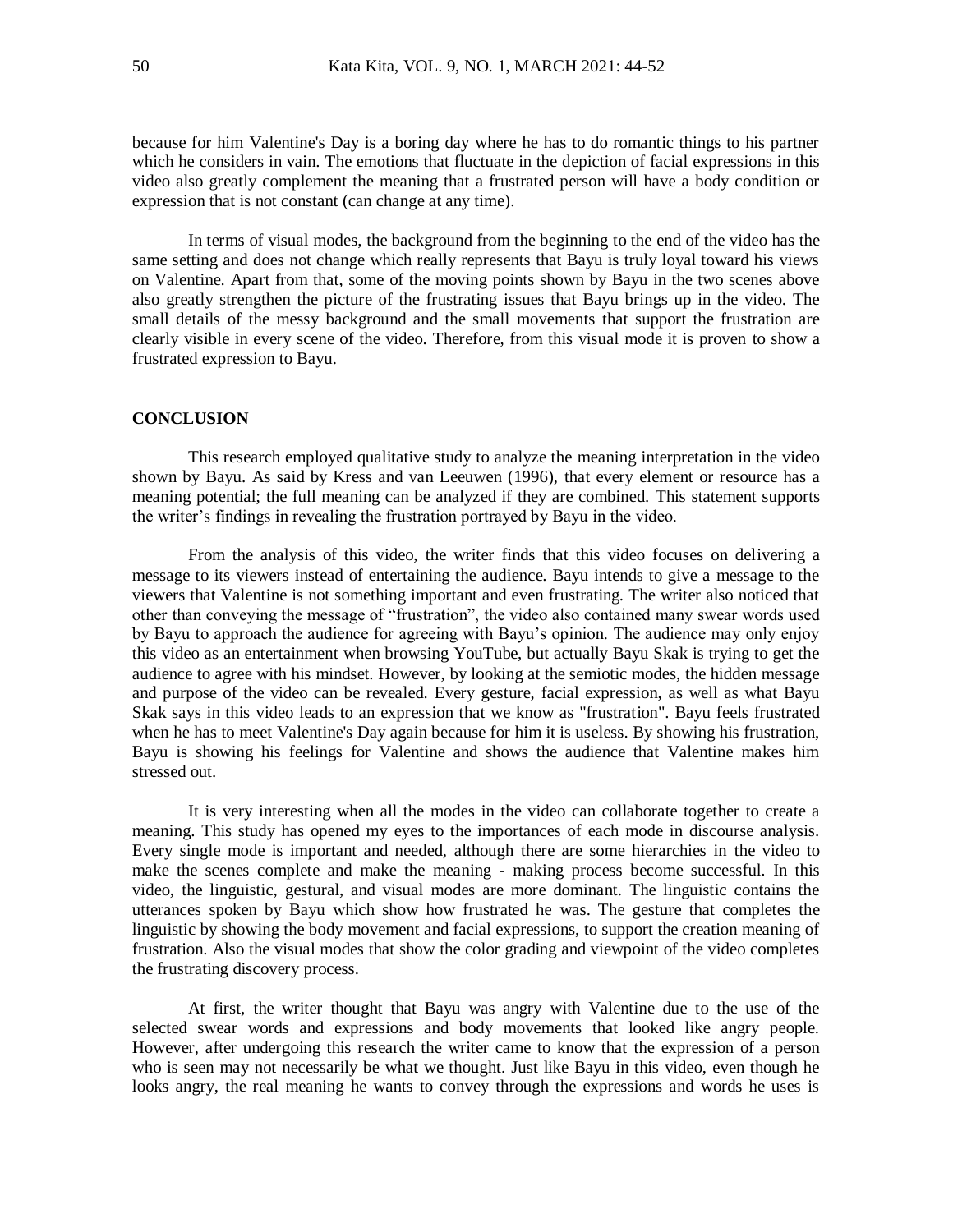frustration. The use of semiotic modes really helped the author interpret this "*Valentine Janc#k*" video.

Based on the findings that the writer already mentioned above, She finds that the video is both unique and eye-opening. This video is unique because Bayu, who usually always comes with funny and entertaining video content, this time he raised an issue where he showed himself frustrated with Valentine. This video also eye-opening because apparently not everyone thinks of Valentine's Day as a fun day. Everyone has different views and responses to this Valentine's Day. And for Bayu Valentine is not something that pleases him where he tries to convey this meaning to the audience through this video "*Valentine Janc#k*". In short, based on these reasons Bayu is actually showing his frustrated feeling toward Valentine's Day in the video.

There were limitations from the study. The limitation of this study is divided into four parts which first this research is using the one and only video from Bayu Skak Youtube's channel entitled "*Valentine Janc#k*" with a duration of five minutes and two seconds. Second, this research limits the scenes that the writer used to be analyzed in the several durations as can be seen in the analysis table in Chapter 4. This scene limitation is done by selecting a total of ten scenes taken from the opening, body, and closing of the video which shows strong modes of frustration that strongly support this research. Third, the writer limits the theory used for this research into semiotic modes in linguistics, gestural, and visual. The limitation of these three modes is enforced because the writer find that these three modes are most suitable to use in analyzing this video and can provide strong evidence of Bayu's frustration portrayed in the video. Last, the writer limits the utterances in the video to only the words spoken by Bayu Skak.

## **REFERENCES**

- Aditia, H. (2011). An Analysis of Taboo Words in Swear Words in Dustin Lee Abraham's How High Movie. Retrieved September 27, 2020, from [http://repository.uinjkt.ac.id/dspace/bitstream/123456789/4861/1/HENDRI%20ADITIA-](http://repository.uinjkt.ac.id/dspace/bitstream/123456789/4861/1/HENDRI%20ADITIA-FAH.PDF)[FAH.PDF](http://repository.uinjkt.ac.id/dspace/bitstream/123456789/4861/1/HENDRI%20ADITIA-FAH.PDF)
- Bogart, K. (2016, May 27). Facial expressions are key to first impressions. *What does that mean for people with facial paralysis?* Retrieved September 20, 2020, from [https://theconversation.com/facial-expressions-are-key-to-first-impressions-what-does-that](https://theconversation.com/facial-expressions-are-key-to-first-impressions-what-does-that-mean-for-people-with-facial-paralysis-59359)[mean-for-people-with-facial-paralysis-59359](https://theconversation.com/facial-expressions-are-key-to-first-impressions-what-does-that-mean-for-people-with-facial-paralysis-59359)
- Edwards, V. (2020, July 10). How to Read People's Eye Direction and Behavior. Retrieved from [https://www.scienceofpeople.com/read-people](https://www.scienceofpeople.com/read-people-eyes/#:%7E:text=of%20Contents%20%E2%86%91-,Squinting,what%20they%20do%20not%20like)[eyes/#:%7E:text=of%20Contents%20%E2%86%91-](https://www.scienceofpeople.com/read-people-eyes/#:%7E:text=of%20Contents%20%E2%86%91-,Squinting,what%20they%20do%20not%20like) [,Squinting,what%20they%20do%20not%20like](https://www.scienceofpeople.com/read-people-eyes/#:%7E:text=of%20Contents%20%E2%86%91-,Squinting,what%20they%20do%20not%20like)
- Jay, T., & Janschewitz, K. (2008). The Pragmatics of Swearing. *Journal of Politeness Research, (Swearing)*, 267–288.<https://doi.org/10.1515/JPLR.2008.013>
- JEWITT, C. A. R. E. Y., & OYAMA, R. U. M. I. K. O. (2004). Visual Meaning: a Social Semiotic Approach. *The Handbook of Visual Analysis*, 134–156. <https://doi.org/10.4135/9780857020062.n7>
- Karjalainen, M. (2002). Where have all the swear words gone? *An Analysis of the Loss of Swearwords in Two Swedish Translations of J. D. Salinger's Catcher in the Rye*, 1–86. Retrieved from

<https://helda.helsinki.fi/bitstream/handle/10138/19330/wherehav.pdf?sequence=3>

Montagu, A. (2001). The Anatomy of Swearing. *In The Anatomy of Swearing.* Philadelphia: University of Pennsylvania Press.